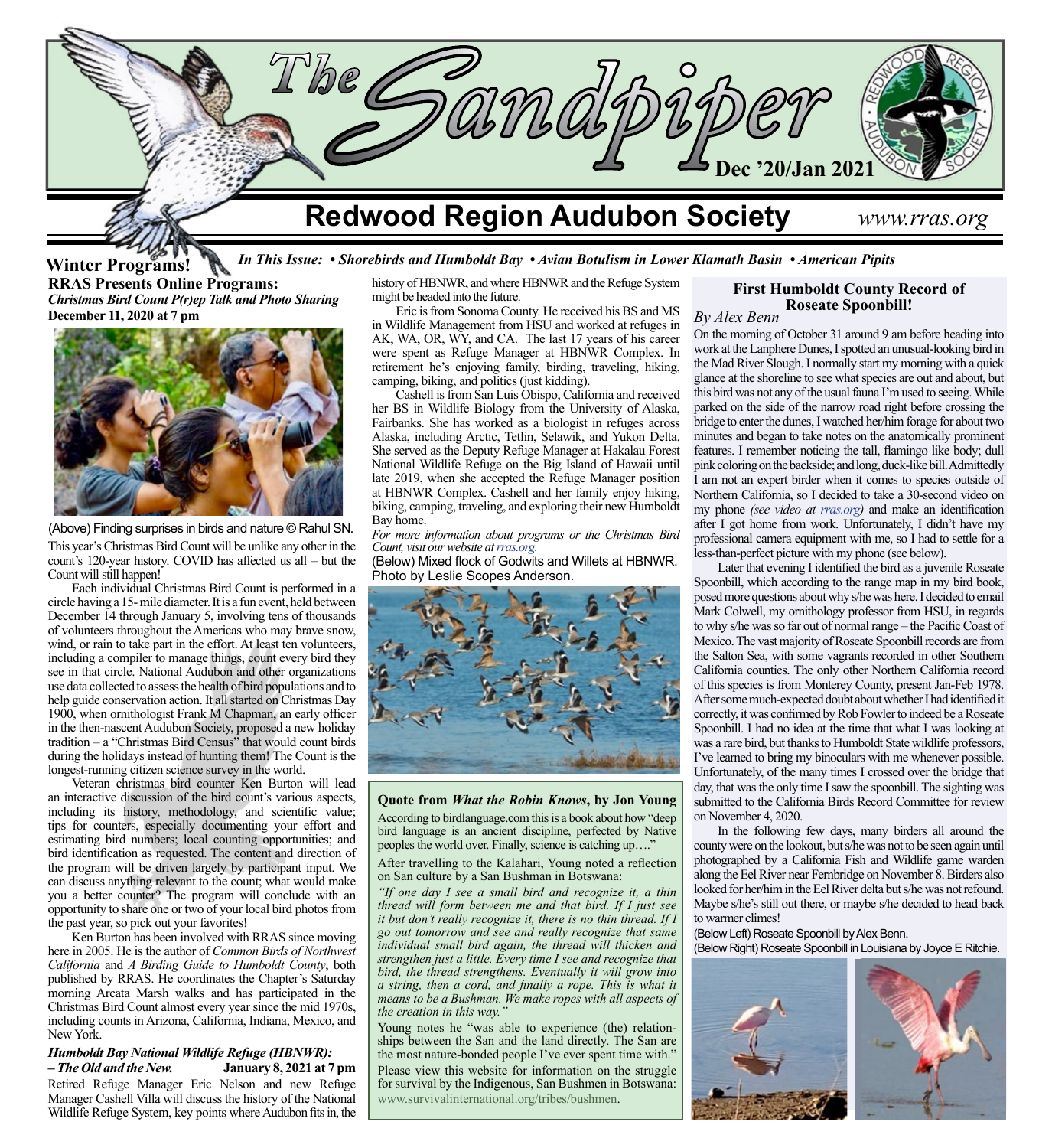#### **CHAPTER LEADERS**

| <b>OFFICERS:</b>                                  |  |
|---------------------------------------------------|--|
|                                                   |  |
| Vice President - CJ Ralph 707-822-2015            |  |
| Secretary - Andrew Orahoske andrew.rras@gmail.com |  |
| Treasurer – Gary Friedrichsen 707-822-6543        |  |
| Past President - Hal Genger 707-499-0887          |  |
| DIRECTORS-AT-LARGE:                               |  |
|                                                   |  |
|                                                   |  |
|                                                   |  |
|                                                   |  |
|                                                   |  |
| <b>OTHER CHAPTER LEADERS:</b>                     |  |
| Conservation - Jim Clark 707-445-8311             |  |
| Eductn/Schlrshps - Denise Seeger 707-444-2399     |  |
| Membership – Ralph Bucher 707-443-6944            |  |
| Volunteer Coordinator                             |  |
| - Andrew Orahoskeandrew.rras@gmail.com            |  |
| eBird Liaison – Rob Fowler 707-839-3493           |  |
| Facebook – Cindy Moyer 707-822-1886               |  |
|                                                   |  |
| Field Trips - Janelle Chojnacki                   |  |
| NEC Representative - CJ Ralph 707-822-2015        |  |
| Nominations                                       |  |
|                                                   |  |
| $C[0,1]$ $T(0,1)$ $T(0,1)$ $T(1,0)$               |  |

| THE SANDPIPER:           |  |
|--------------------------|--|
| Editor, Layout, & Design |  |

– Gisèle Albertine ....[giseleandco@gmail.com](mailto:giseleandco@gmail.com)

| Historian – Gary Friedrichsen 707-822-6543 |  |
|--------------------------------------------|--|
| Bird Alert (Bird Box) discontinued         |  |
|                                            |  |
| Board of Directors board@rras.org          |  |

*The Sandpiper is published eleven times a year by*

 **Redwood Region Audubon Society P.O. Box 1054, Eureka, CA 95502.**

#### **Thinking of Joining the National Audubon Society?**

If so, please use the coupon below. By sending in your membership on this form, rather than replying to solicitations from National Audubon, **\$20 is sent directly to our chapter**. This is how National rewards local chapters for recruiting. (Otherwise, the share of membership dues that RRAS receives is only a couple of dollars.) Thanks!

| Yes, I'd like to join. Please enroll me as a member of |  |
|--------------------------------------------------------|--|
| the National Audubon Society and of my local chapter   |  |
| (RRAS C24), and send AUDUBON magazine and              |  |
| my membership card to the address below. My check      |  |
| for \$20 is enclosed (introductory offer).             |  |
| .                                                      |  |
|                                                        |  |
| EMAIL                                                  |  |
| Local Chapter Code: C24. Please make checks to         |  |
| the National Audubon Society, and send with this cou-  |  |
| pon to Box 97194, Washington, DC 20090-7194.           |  |



# **President's Column**

*By Gail Kenny* December is the month that RRAS mails its membership the ballot for officers and directors for upcoming terms. Along with the ballot we normally would be inviting you to our annual banquet in February and

appeal for year-end, tax-deductible, donations. However, due to COVID-19, there will be no banquet ,which has put a hole in our annual budget. We depend on the banquet and the silent auction to help balance our budget.

A part of our expenses is publishing *The Sandpiper*. This year, we have almost doubled our publication expenses by publishing monthly, instead of every other month. But this allows us to have increased communication with our members and the public, especially in this time of COVID.

# **The Ups and Downs of Tail Pumping** *By Ken Burton*

Please consider being extra generous in your year-end donation to RRAS by giving what you normally might have spent at the annual banquet on dinner and the silent auction, to help us make up our budget shortfall. In addition to publishing our newsletter more often, it will help to support our environmental conservation efforts, fund restoration at Wigi Wetlands, and sponsor scholarships for local students, along with contributing to our operating expenses.

A really easy way to donate to RRAS is to go to our website [rras.org](http://rras.org/older_sandpipers.aspx) and scroll down on the righthand side until you see a large green "Donate Now" button. Otherwise, please mail a check to RRAS, PO Box 1054, Eureka, CA 95502.

We really appreciate your support of our efforts, to advocate for environmental conservation, teach people about birds and their habitats, and support environmental education, as well as restoration and protection of wetland habitats.



Recently, while searching (unsuccessfully) for a rare bird in the Loleta Bottoms, I had plenty of time to observe flocks of American Pipits. That led me to ponder and subsequently do some research on the adaptive value, if any, of tail pumping by pipits and other birds.

The American Pipit is perhaps our most numerous winter grassland bird. Anyone who has watched walking or perched pipits has noticed that they continually pump their tails up and down for no obvious reason. (See my video on the RRAS website at [rras.org.](http://www.rras.org/home.aspx)) Other local birds known to do this include Black Phoebes, Spotted Sandpipers, and Palm Warblers. In some cases, such as with *Empidonax* flycatchers, the predominant direction of tail pumping is actually a useful identification tool. It would seem that this activity would waste valuable energy and perhaps even draw unwanted attention to the bird. So why do they do it? Well, it turns out we really don't know. There are a lot of hypotheses, some of them conflicting, but very little literature.

Here are some of the prevalent hypotheses:

• It helps the birds maintain balance while perching.

• It's a means of social signaling, keeping other individuals of the same species at a comfortable distance, helping maintain flock cohesion or alerting others to danger.

• It facilitates prey capture by flushing prey into motion, like a mockingbird flashing its wing patches or a Snowy Egret waving its foot. (The fact that tail pumpers are pretty much all "predators" does lend some credence to this idea.)

• It helps camouflage birds against moving backgrounds such as flowing water and waving grass.

• It's a way of releasing nervous energy, just as bill-wiping or a cat twitching its tail might be.

• It's a means of signaling to potential predators, either to indicate that the bird is aware of their presence, healthy, and ready to flee (and therefore not worth chasing) or to draw attention away from more valuable parts of the body. Many lizards are well known for wriggling their tails, which can be severed and regrown, to divert attack away from the head. Birds similarly can shed and regrow their tails and are, after all, really reptiles. Tail pumping in the presence of a predator could also signal danger to other potential prey.

Let's think about that last one for a moment. If it has merit, the behavior should occur more frequently or more vigorously in the presence of a predator. Do birds do it at all when they feel completely safe? We have no idea what they're doing when we're not watching and our mere presence (as potential predators) could trigger it. One might presume they do it at a baseline level all the time in a "better-safe-than-sorry" mindset, but if that were the case, it wouldn't take long for predators to figure out (in an evolutionary sense) that it didn't signal awareness, although it could signal general health.

In the only real study of this behavior I could find, Gregory Avellis studied tail pumping in Black Phoebes and found that pumping rate did not depend on where the phoebes were perched or whether they were foraging. He also found that playback of the Black Phoebe song did not affect pumping rate, even when it did elicit other territorial reactions. However, Avellis found that playback of Cooper's Hawk calls caused pumping rate to triple! He concluded from this that the phoebes were saying, in effect, "Don't bother trying to catch me, I'm on to you!" (although I wouldn't rule out the nervous-energyrelease hypothesis, based on these results).

Tail pumping, like other repetitive behaviors such as wing-flicking (e.g. by kinglets), remains something of a mystery and may serve multiple functions, different functions in different species, or even no function at all. It could be merely an evolutionary holdover that once had some adaptive value in some ancestral species but no longer serves a purpose. The one thing it is safe to say is that it's not maladaptive or it would have been selected out of existence. It evidently does not consume significant amounts of energy or attract predators.

Obviously, there's still plenty of mystery and room for discovery out there in the natural world. If you pay attention and think outside the box, maybe you can come up with a hypothesis for the function of a previously unexplained behavior. *Write to The Sandpiper editor Gisèle Albertine at giseleandco@gmail.com and let us know what mystifies and fascinates you about bird behavior!*



(Above) American Pipit. Photo by Ken Burton.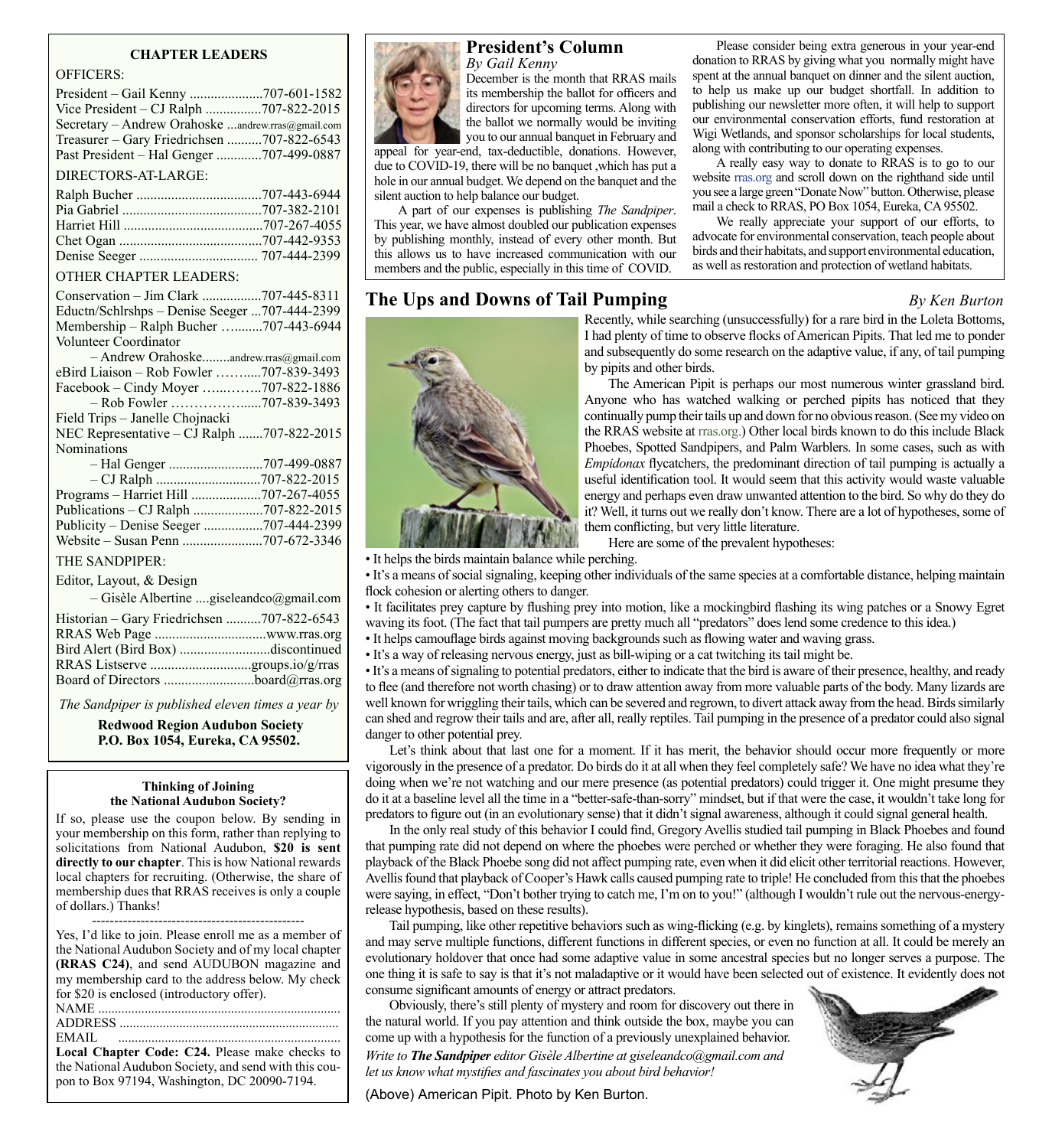

# **How to Set Up a Tripod**

*By Jim Clark*

When setting up a tripod to use a spotting scope, each leg is adjusted so that the head is level to create a vertical reference point on which the scope can rotate. Level ground means all legs can be the same length. A slope or uneven ground requires the legs to be adjusted to different lengths. Once set properly on firm ground, horizontal panning and vertical adjustment allows distant birds to be found and followed more easily than with a poorly set tripod. It could even mean the difference between seeing and missing the objective bird. In some cases, as with this metaphor, the legs reach the limit of their extension. In which case another observation point may be a wise choice.

When I helped form Tulare County Audubon Society years ago, I was by impressed the three principles that drive Audubon action: Science, Law, and Education. Much like the legs of a properly set up tripod, if the three principles are in balance, adequate, and on firm ground, the chances of accomplishing something meaningful through action is more likely than if they are not.

Our Chapter was started by successful action to re-route the Highway 256 bridge over Humboldt Bay to avoid the egret rookery. Our next major action was successfully securing a settlement that allowed us to acquire tidelands that we later sold to the Fish and wildlife Service to expand Humboldt Bay National Wildlife Refuge and essentially double our investment. We now have a wetland and sanctuary fund ready to put into action more quickly than public funds to protect important bird and other wildlife habitat.

As I look back over my 38 years with this chapter, the number of actions that we have taken on behalf of bird conservation is impressive. Also impressive is the loss-to-win ratio. The outright wins are the proactive, positive things like establishing an Important Bird Area and raising it to hemispheric status and weekly Arcata Marsh walks. Wins on projects that we oppose are more mixed. Stopping the traffic congestion relief bypass, (aka Waterfront Drive Extension) and acquisition of the development rights over Wigi Wetlands was pretty much a total win. Other action, like the Adesa Organic cannabis operation, less so.

We joined Friends of the Mad River in an appeal to the Humboldt County Board of Supervisors to reject the Planning Commission's approval of the Adesa Organic industrial cannabis production facility eight miles south of Maple Creek, within two miles of a golden Eagle nest. The appeal itself was not successful. The result was a project that was scaled back from the original proposal. The applicant probably got what they expected, but less than they hoped for. Typical of environmentally impactful development proposals, the proponent almost always tries for as much as they hope they can get, then scales back to what they expect to get as a show of "environmental consciousness" and reasonableness. Without pushback, these projects would not be scaled back. We should consider the combined effects of this reduced impact a success, yet strive to do better.

The Adesa Organic case is one example of the coming "green rush" to the rural working lands of Humboldt County. Unfortunately, the county's cannabis land use ordinance encourages this green rush sprawl by requiring that cannabis cultivation be on a relatively small part of large parcels, is restricted by total canopy area per watershed instead of direct water use restrictions, and is taxed based on canopy area rather than yield. This generally results in widely dispersed, intense agricultural operations in remote areas of Humboldt County. That, in turn, has the potential to fragment wildlife habitat. The problem, then, is not cannabis or legal cannabis growers, it is our system of regulation. In order to fix it, we will need to carefully set up the tripod of science, education, and law.

Within our chapter's membership, we have the combined experience, knowledge, and wisdom to build a substantial tripod and pursue significant conservation action, if we all participate. Feel free to contact me at clarkjimw@gmail.com regarding any of our ongoing efforts to protect birds and other wildlife and their habitats.

#### **Humboldt Bay Critical to International Shorebird Conservation**

*By Mark A Colwell, Wildlife Department, Humboldt State University*

Shorebirds, true to their name, frequent edges of productive wetlands year-round, including arctic tundra, prairie marsh, and coastal estuaries. These habitats provide abundant invertebrate prey (i.e., food) necessary to fuel successful episodes in the

annual cycle, such as breeding and migration. Dense shorebird flocks are especially impressive as they forage across tidal flats or wheel in unison to evade a predatory falcon. At some wetlands, tens of thousands of shorebirds concentrate before continuing their migratory flights. These concentrations create challenges to conservation of populations because sites that are attractive to shorebirds are equally valued by humans. Moreover, human population density is highest along the world's coastlines, which exacerbates conflicts.

Worldwide, shorebirds migrate along eight principal flyways connecting breeding and nonbreeding habitats. Humboldt Bay is a special place for shorebirds along the Pacific Americas Flyway. Nearly one quarter (52) of the world's 215 species of shorebird have been observed in the region over the past 60 years. Some (9) of these species are rarities (or "vagrants" that have wandered outside their typical flyway). For example, in late summer 2018, a Wood Sandpiper took a left turn while departing its Siberian breeding grounds on the East Australasian

Flyway and ended up in the wetland adjacent to Centerville Beach. Stan Harris's *Birds of Northwestern California* (2005) details other rarities that likely took a similar route: Lesser Sand-Plover (Jul 2005) and Common Greenshank (Aug 2001). Other species, such as White-rumped Sandpiper (Oct 2018), wander "off course" within North America.

However, most of the 52 species that have been recorded in the Humboldt Bay area are common or abundant, depending on the time of year and habitat. For instance, a winter population of 8,000 Marbled Godwits frequents tidal flats and pastures adjacent to the bay. This local aggregation derives from two distinct subspecies: a small population (2000) that breeds on the Alaskan Peninsula and the prairie-breeding race (160,000). Recent work tracking Alaskan godwits marked with small radio transmitters suggests that individuals from this small population spend most of the year on Humboldt Bay. *Godwit Days*, the local annual festival celebrating birds and birding, could not have chosen a better namesake recognizing the international nature of migratory birds.

Shorebirds, like other migratory organisms, illustrate the global perspective needed for successful conservation. Specifically, shorebirds migrate annually between

breeding and wintering habitats. Along the flyways, they rely on healthy ecosystems (i.e., estuaries like Humboldt Bay) to provide the food essential to complete the chain of events that link the annual cycle. The analogy of the chain extends to the conservation of entire populations: they rely on the connectivity of critical wetlands, with the breakage of a critical link rendering populations vulnerable to decline and extinction. Specifically, given the abundance of shorebirds year-round that occur on Humboldt Bay, it is essential that conservationists work to conserve habitats and minimize human activities that degrade these areas critical to individual survival and reproduction.

Humboldt Bay is a comparatively "pristine" estuary with large amounts of high-quality habitat that support a rich shorebird community. But human activities, even seemingly small in extent or infrequent in occurrence, can have serious impacts on wildlife populations. Sea level rise associated with global warming is

projected to greatly diminish the extent of tidal flats available to foraging birds. Proposals to expand oyster culture activities in Arcata Bay will only exacerbate this habitat loss. Humboldt Bay has been designated the highest level of recognition (i.e., a site of International Importance) under the Western Hemisphere Shorebird Reserve Network owing to its diversity (52 species) and incredible abundance (850,000) of shorebirds year-round. "Sustainable" development rests on the assumption that benefits derived by humans (e.g., oyster culture, fishing) from such productive habitats do not compromise the populations of wildlife that rely on the same healthy ecosystems. The challenge is to ensure that the principle of sustainable development is not a mere catchphrase but backed up by earnest conservation efforts.

(Above) Willet and Marbled Godwits on Humboldt Bay by Mike Anderson.